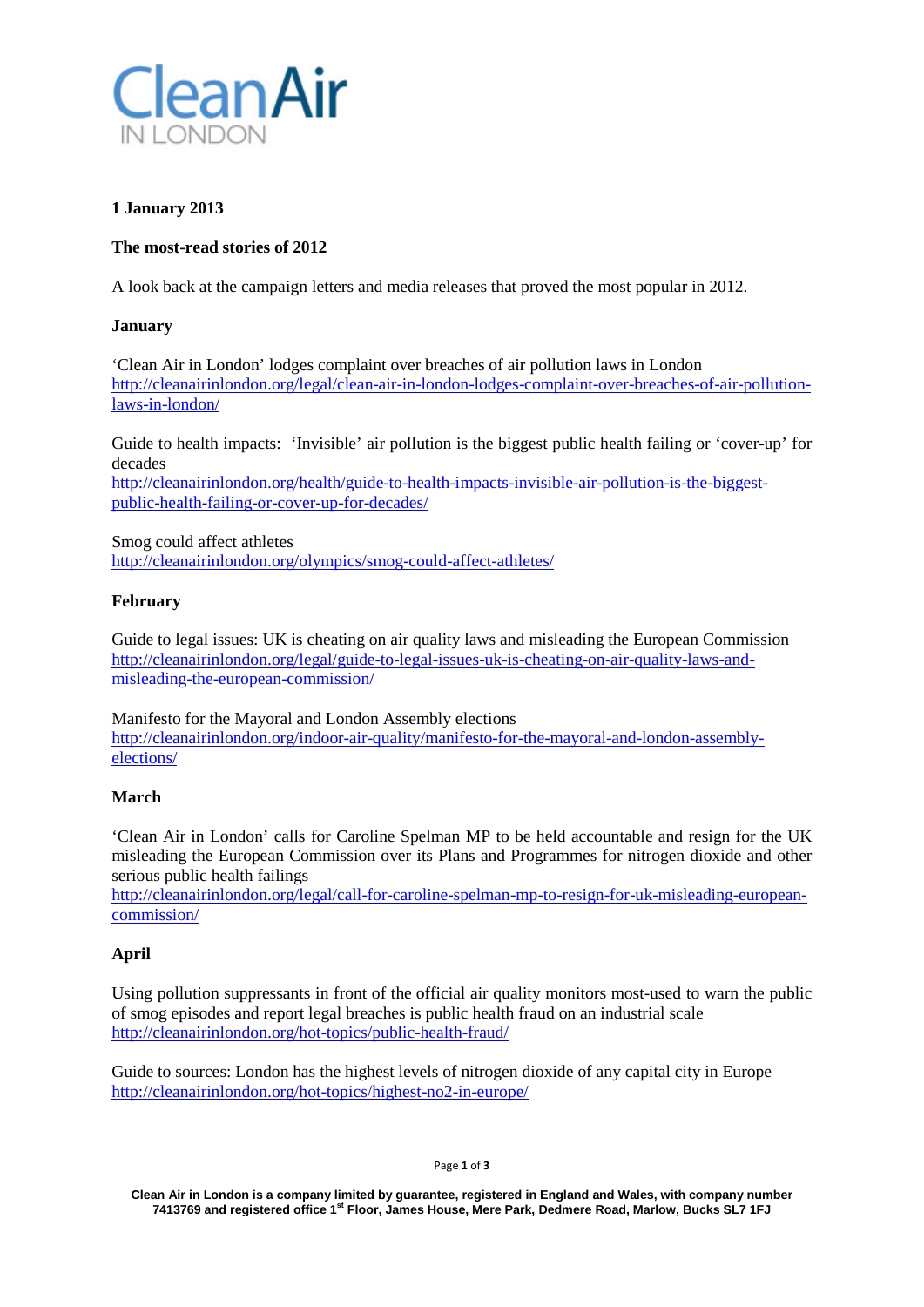

# **May**

Government caves in and releases ministerial briefing papers hours before London elections [http://cleanairinlondon.org/legal/government-caves-in-and-releases-ministerial-briefing-papers-hours](http://cleanairinlondon.org/legal/government-caves-in-and-releases-ministerial-briefing-papers-hours-before-london-elections/)[before-london-elections/](http://cleanairinlondon.org/legal/government-caves-in-and-releases-ministerial-briefing-papers-hours-before-london-elections/)

Suspending the M4 bus lane breached air pollution law <http://cleanairinlondon.org/olympics/suspending-m4-bus-lane-has-breached-air-pollution-laws/>

'Clean Air in London' calls for full mitigation of the ORN/PRN <http://cleanairinlondon.org/olympics/clean-air-in-london-calls-for-full-mitigation-for-the-orn-prn/>

### **June**

Commission rejects UK application to delay compliance with nitrogen dioxide laws in 12 zones <http://cleanairinlondon.org/hot-topics/london-faces-infringement/>

### **July**

'Perfect storm' of air pollution concerns hits London [http://cleanairinlondon.org/olympics/perfect-storm-of-concerns-about-air-pollution-hits-london-in-](http://cleanairinlondon.org/olympics/perfect-storm-of-concerns-about-air-pollution-hits-london-in-2012/)[2012/](http://cleanairinlondon.org/olympics/perfect-storm-of-concerns-about-air-pollution-hits-london-in-2012/)

'Clean Air in London' congratulates Policy Exchange on its report 'Something in the air' [http://cleanairinlondon.org/olympics/clean-air-in-london-congratulates-policy-exchange-on-its-report](http://cleanairinlondon.org/olympics/clean-air-in-london-congratulates-policy-exchange-on-its-report-something-in-the-air/)[something-in-the-air/](http://cleanairinlondon.org/olympics/clean-air-in-london-congratulates-policy-exchange-on-its-report-something-in-the-air/)

Mayor urged to warn all those affected by smog <http://cleanairinlondon.org/olympics/mayor-of-london-urged-to-warn-those-affected-by-smog/>

Government issues 'Pollution Episode Warning' on eve of Olympics Opening Ceremony [http://cleanairinlondon.org/olympics/government-issues-pollution-episode-warning-on-eve-of](http://cleanairinlondon.org/olympics/government-issues-pollution-episode-warning-on-eve-of-olympics-opening-ceremony/)[olympics-opening-ceremony/](http://cleanairinlondon.org/olympics/government-issues-pollution-episode-warning-on-eve-of-olympics-opening-ceremony/)

### **August**

Government forecasts smog on eve of the Olympics Closing Ceremony [http://cleanairinlondon.org/olympics/government-forecasts-smog-on-eve-of-olympics-closing](http://cleanairinlondon.org/olympics/government-forecasts-smog-on-eve-of-olympics-closing-ceremony/)[ceremony/](http://cleanairinlondon.org/olympics/government-forecasts-smog-on-eve-of-olympics-closing-ceremony/)

### **September**

'Clean Air in London' calls for Paralympics marathon to be delayed [http://cleanairinlondon.org/olympics/clean-air-in-london-calls-for-paralympics-marathon-to-be](http://cleanairinlondon.org/olympics/clean-air-in-london-calls-for-paralympics-marathon-to-be-delayed/)[delayed/](http://cleanairinlondon.org/olympics/clean-air-in-london-calls-for-paralympics-marathon-to-be-delayed/)

Guide: Indoor air quality can be worse than outdoor <http://cleanairinlondon.org/hot-topics/indoor-air-quality-can-be-worse-than-outdoor/>

Page **2** of **3**

Clean Air in London is a company limited by guarantee, registered in England and Wales, with company number<br>7413769 and registered office 1<sup>st</sup> Floor, James House, Mere Park, Dedmere Road, Marlow, Bucks SL7 1FJ